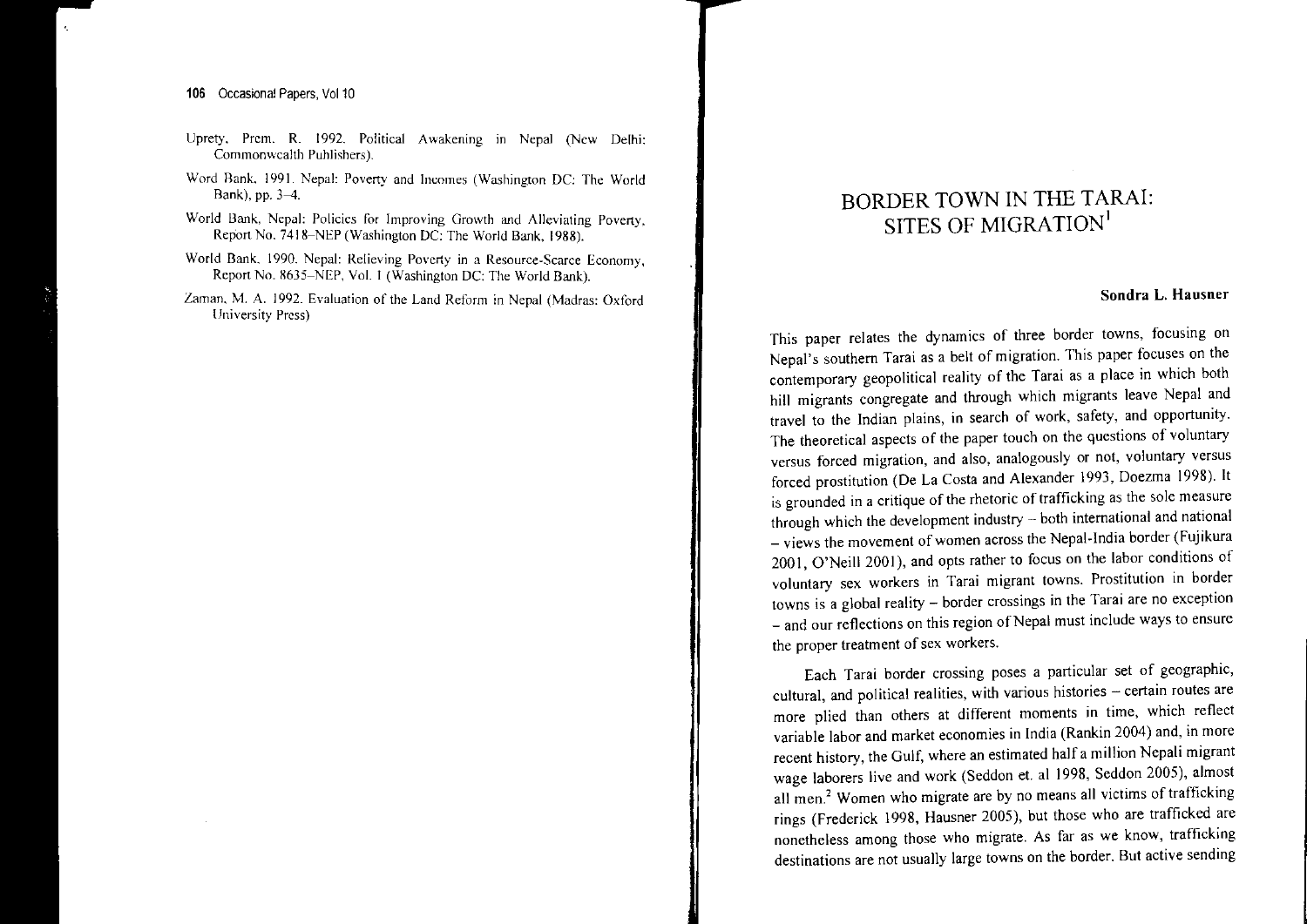routes change over time (Lieenty 2001), and will determine whether a particular border area is <sup>a</sup> place where high numbers of traffickers cross the India. Junctures with direct lines to railway stations to Mumbai, for example, are long-standing routes of established trafficking networks; others pose tam'y flew markets.

In the years at the height of conflict in Nepal, at the beginning of the millennium, violence between Maoist cadres and the Royal Nepal Army was worst in the 1910- and Far-Western Development Regions of Nepal and this too affected the changing rates of migrant outflow at different border points. Many more young men were choosing to become Jahor migrants to India as an explicit alternative to joining the Maoists in western Nepal than in eastern Nepal.<sup>3</sup> When my team conducted our fieldwork, in 2004, the number of migrants leaving Nepal through each border town that we looked at increased as we moved farther west, where the roots of conflict were coming to fruition (de Sales 2000, Friedman 2005) and where, at that time, the intensity of conflict between Maoist insurgents and Royal Nepal Army security forces was strongest (Lama-Tamang et. al 2003).

## Nepal's Tarai: 3 Sites of Migration

The paper is not about the Tarai as <sup>a</sup> singular location but as <sup>a</sup> border area and place of active migration to India, as well as a destination itself, for implants from other parts of Nepal. Understanding the Tarai in contemporary geopolitical terms means acknowledging its role, among others, as <sup>a</sup> series of points of exit and entrance, and therefore as <sup>a</sup> region of transience (Adhikari 2006). What I want to do is bring to light thc realities of people's migratory choices at <sup>a</sup> pivotal moment in their lives, through the lens of the locations in which they occur I am particularly interested in the question of women's experiences of migration; my research team elicited this information through ethnographic research in three Tarai bordertowns: Kakarvitta, Jhapa district, on Nepal's eastern border; Bhairawa, Rupandehi district, on Nepal's southern border, and Nepalganj, Banke district, also on Nepal's southern border, about 300 kiJometcrs further west."

The research was predominantly conducted with women crossing the border, but \ve also interviewed border guards and local community

members, who likely observed many comings and goings of women and their companions, and were well aware of the realities of migration and prostitution. Our methods \\'ere open-ended, informant-guided, ethnographic conversations. The research was not based on preformulated questionnaires or conducted in focus groups, but rather took the form of informal exchanges with migrants as they passed through the national border.

The border between Nepal and India is a porous one: many more crossing points exist than are formally policed or patrolled, and these movements are legal. The Tarai region is a place of old migration: most border town settlers are themselves people \vho migrated from the hills three to four decades ago, in the  $1960s$  and  $1970s$  (Thapa 1989, von der Heide and Hoffman 2001). We must not think of migration through the Farai as a recent phenomenon (although it has certainly increased in recent years), nor of migrants as <sup>a</sup> new Kind of population. These are questions that must rather be fitted into a longer history of regional labor migration, and a larger view of state relations between Nepal and India, and also of communal identity (Hutt 1997).

In what follows. I discuss the three sites of border research, in turn, giving snapshots of each, focusing on the dynamics of migration, and particularly on the realities of border town prostitution. I end with <sup>a</sup> number of policy recommendations, emphasizing (i) the importance of educating women on processes of "safe migration" so that they may more productively and securely move to and through border towns: (ii) the need to establish refijges or rest homes for women who have been abused, trafficked, or thrown out of their communities, and the potential usefulness of existing border patrol facilities for this purpose; and (iii) the need to ensure that border town sex workers arc protected, not demeaned, by armed forces. The easy equation that prostitutes need not be treated well  $-$  they sell sex, after all  $-$  means that the greatest difficulties for sex workers may come from members ofthose institutions hat are paid to protect women and communities more broadly: the police force, the army, the insurgents.

## i. *Kakarbhitta-Siliguri*

The Kakarbhitta-Siliguri harder falls on an old trade route to Darieeling, Sikkim, Shillong, and Calcutta, Migration between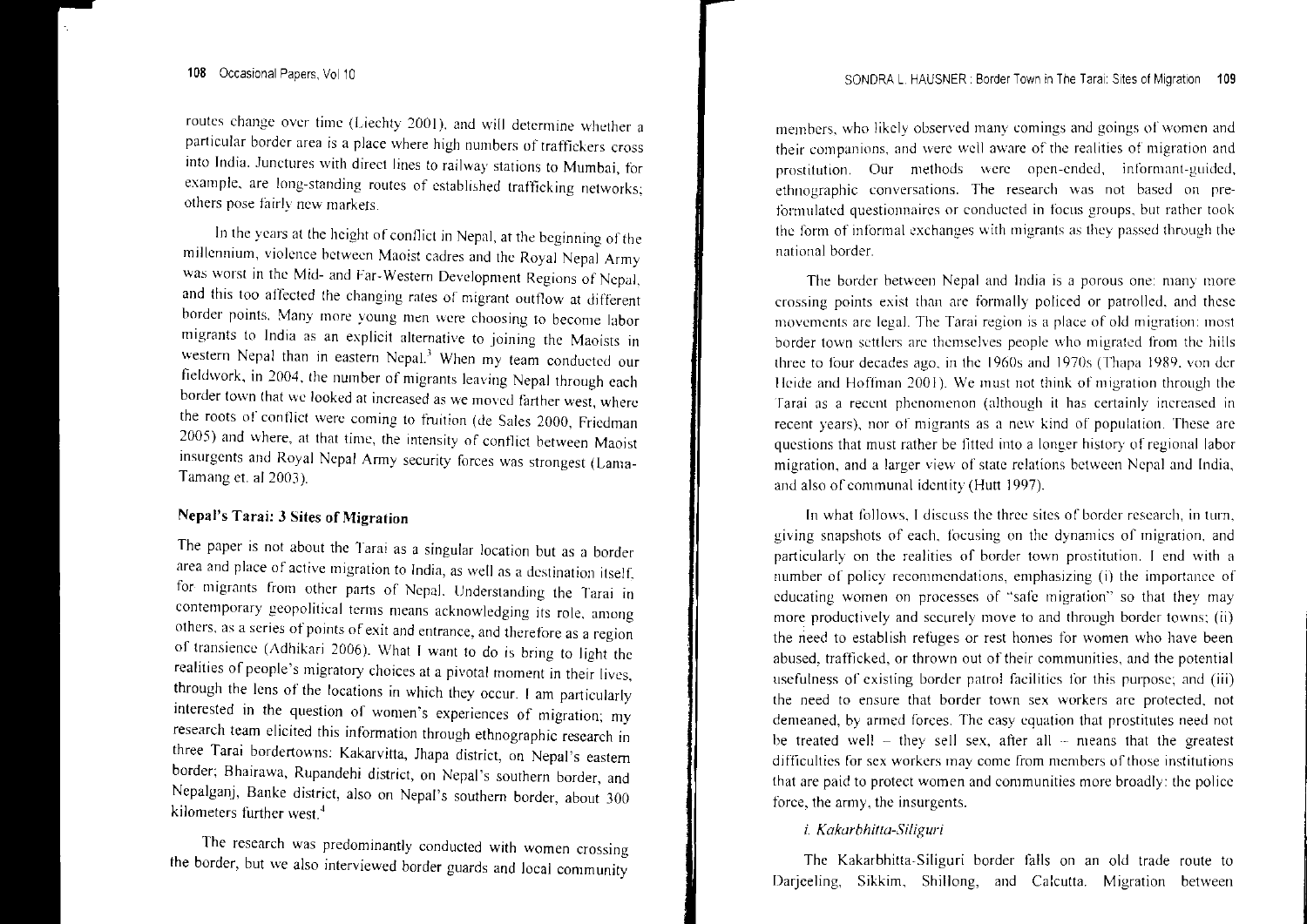Kathmandu and these parts of eastern India  $-$  and the kind of town such **movements give rise to - is <sup>a</sup> well-known story here. One hotcl owner** told us, "You see, Kakarbhitta is <sup>a</sup> place of migrants. Fifteen years ago, people from Meghalaya and Assam started coming and settling down here. Here you find all castes and kinds of people.'" This is <sup>a</sup> common ale in Tarai border towns, and we see how it has become part of **residents' identity as \vell.**

Most of the women traveling from Kakarbhitta through the border to **India were not migrating but shopping, because goods are cheaper in** India. Although border traffic is steady, migration did not appear heavy **across this border at the time we did research there, in November 2004. Most women who were travcling through the border and not returning with goods were returning to their cross-border marital homes after the Dashain and Tihar festivals, usually with children, sisters, sisters-in-law,** husbands, or brothers in tow. Very few Kakarbhitta informants were leaving Nepal for India for good, or for the first time. Migration through this border did not seem to have been particularly affected by conflict; at **the time the research was conducted, Nepal's eastern areas were less affected by violence and forced recruitment than western regions, and** this likely accounts for less out-migration through Kakarbhitta. Migrant **flow was much heavier through the southern border 'points that lead to** the vast plains of India.

Many commercial workers cross the Kakarbhitta  $-$  Siliguri border daily in pursuit of work that comes when <sup>a</sup> large, mobile population needs to be catered to: people shopping for cosmetics and trinkets to sell in small shops and market places; merchants shopping for vegetables and foodstuffs that could be cooked and sold in transitory *chai-shops;* and women crossing the border  $-$  in both directions  $-$  to do household chores **in hotels and restaurants, and to sell sex to migrant workers, truck and** bus drivers, local residents, and travelers temporarily freed from smalltown scrutiny. Bengali women come to Nepal, and Nepali women go to Siliguri. Local hotel owners told us that women would cross the border for the day, servicing clients, and return home in the evenings.

What came out very clearly over the course of this research is the vast difference between trafficking across a border  $-$  the assessment of which was the original inspiration for the study we conducted  $-$  and

**street-based or brothel-based prostitution in <sup>a</sup> border town. Kakarbhitta is** a Maiti Nepal border pos<sup>t</sup> because of it falls on the route to Calcutta, where the brothel industry relies on powerful networks that traffic Nepali women (Frederick and Tamang 2005). The prostitution that takes place in Kakarbhitta town itself, however, appears not to rely on trat1lcking **networks at all, but rather on women choosing to participate in <sup>a</sup> voluntary market for sex. This is <sup>a</sup> critical difference - that of consent and succinctly demonstrates how viewing women's migration** exclusively through the lens of trafficking both inhibits women's **freedom of movement across an open border, and fails to ensure that public health provisions and social protections arc provided to border town sex workers in their proper context.**

**Because it is an old, well-plied border crossing between two poor** regions (eastern Nepal and the plains of West Bengal), Kakarbhitta has **something of <sup>a</sup> reputation as <sup>a</sup> brothel town. The hotel owner where we** stayed told us, "There is <sup>a</sup> lot of prostitution in this town although people are slightly cautious these days. It is not as open as it used to be. But what I have heard is that <sup>a</sup> recent trend is developing: village children school children **14** or 15 years of age - also engage in sex work. See, the hotels have to pay rent. Look at my hotel – it has been mentioned in the Lonely Planet; it is more expensive than the other hotels and most foreigners come and stay here but still I find it difficult to pay the rent sometimes. How do the other hotels manage? They have to have some **side business".**

Another informant told us, "According to police station data, there are 300 hotels in Kakarbhitta. Let's say 50 are clean: all the rest are involved in prostitution. There are hotels that do not cook any food; the hotel is just a façade for carrying on sex work." When asked about migrants who come to work in the hotels, she replied, "What help do they need in the kitchen when no food is being cooked? What to do, **sister; it has reached <sup>a</sup> point where we sometimes feel ashamed to say we** are from Kakarbhitta."

Following a series of raids, the local Hotel Association had recently circulated <sup>a</sup> petition condemning prostitution as <sup>a</sup> practice in their **establish-ments. A cabin restaurant visited by our research team was** completely empty, possibly as <sup>a</sup> result of the recent raids. Prostitution is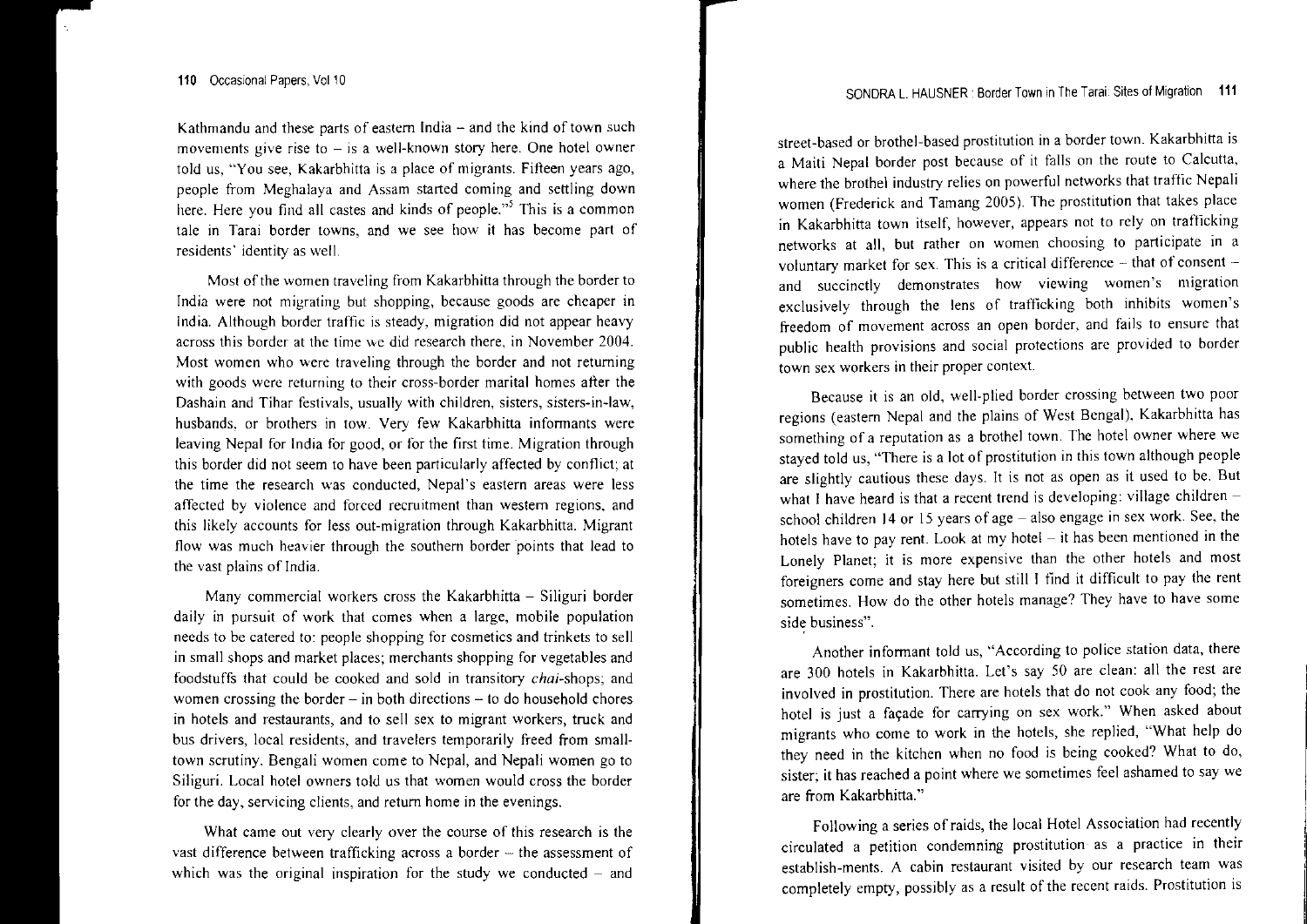a convenient issue on which both police and Maobadi want to "crack down," citing sex work as a social ill: while five women caught with men in hotels were being held as prostitutes at the border police station at the time we were there, the Maoists had recently cut the hair off a prominent local madam.

#### h. *Bhmra!lult'u-,)'unauh*

At the Bhairahawa border, as in Kakarbhitta, many local residents travel back and forth to India daily for purchasing goods. The number of people especially men-migrating to India for work through the Bhairahawa border is extremely high, however: border patrols estimated that as many as 1000 people cross the border to India daily, more than half of whom are labor migrants. Moving westward through our three border points, the difference in labor migration between Kakarbhitta and Bhairahawa was remarkable.

Our Bhairahawa researcher estimated that most migrants were men between the ages of 18 to 30, migrating in a group of 5 to 15. Many had come to visit relatives over the holiday' and \v'ere returning to India to work. About half of the men (but many' fewer \vomen) identified conflict - particularly the demands of the Maoists - as the primary reason thev had moved or were moving to India. The other half identified reasons as their primary motivation: they told us that "no matter how hard they worked in the fields, it was not enough for their families to eat two meals a day." What is clear is that the political and economic sides of the coin are not far removed from one another: political instability causes economic devolution, and economic devolution causes instability. People experience the combination of events; how they repor<sup>t</sup> them depends on how palpably they feel the effect of each, and on how much they trust us, the questioners.

The girls and women migrating through the Bhairahawa border, mostly from the surrounding districts Gulmi, Palpa, and Arghakanchi, were very uneducated. Few had been to school or could read or write those who had gone to school had dropped out at class five. A few girls knew how to use the telephone. Our researcher found that they did not know anything about their destinations. Five girls did not know the names of their own villages, or the name of the places they were headed in India. None had the contact addresses of their destinations, nor did

they have any money on them. Women who \vere going to visit their husbands did not know what kind of jobs their hushands were doing in India. These women were entirely reliant on male family and village members, with no resources, address contacts, or information. They had no idea how to go about making contact with prospective employers, relatives at home, or institutions that could help or protect them if things go wrong, like the police, the Nepali Embassy, or <sup>a</sup> transit home, Many said that whether they worked or not, how long they stayed in India. whether they would be able to study, and whether and when they would return to their home villages were decisions their husbands alone would make.

Almost all the girls and women we spoke to said they trusted their families, and although a few first-time travelers said they were scared, most told us that they felt no fear as long as they \"'ere with their companions, "When I'm traveling with my own brother-in-law, why should I be nervous?" one young woman who did not know the name of her home district asked. A woman from Gulmi said she did not feel scared to migrate as her "husband had not left her for <sup>a</sup> second." Others confessed their fears; one woman moving to Lucknow to be with a new husband said she was scared to move to <sup>a</sup> big city, but as her husband lived in Lucknow, she had to live with him whether she liked it or not.

Many women we spoke to stated their confidence in husbands they had not met in years. This reflects <sup>a</sup> deep cultural value in Nepal - not limited to the Tarai - that women should look up to and place faith in men, ard shows how encouraging women's independence may be <sup>a</sup> critical par<sup>t</sup> of preventing trafficking and assuring safe migration. The essence of successful anti-trafficking programming lies in teaching girls to believe they have some role to play in their travels, in learning their geographies, and in questioning the circumstances of their movements, even if this means taking on responsibilities that men normally bear.

A number of women said they were enjoying their trips, and were excited to cross the border, viewing their migration as an opportunity to be in a new setting. "Safe migration" means that women should be encouraged to watch what their companions are doing, and how they handle the exigencies of travel, rather than stand passively by. In this way, women might gain experience and independence, rather than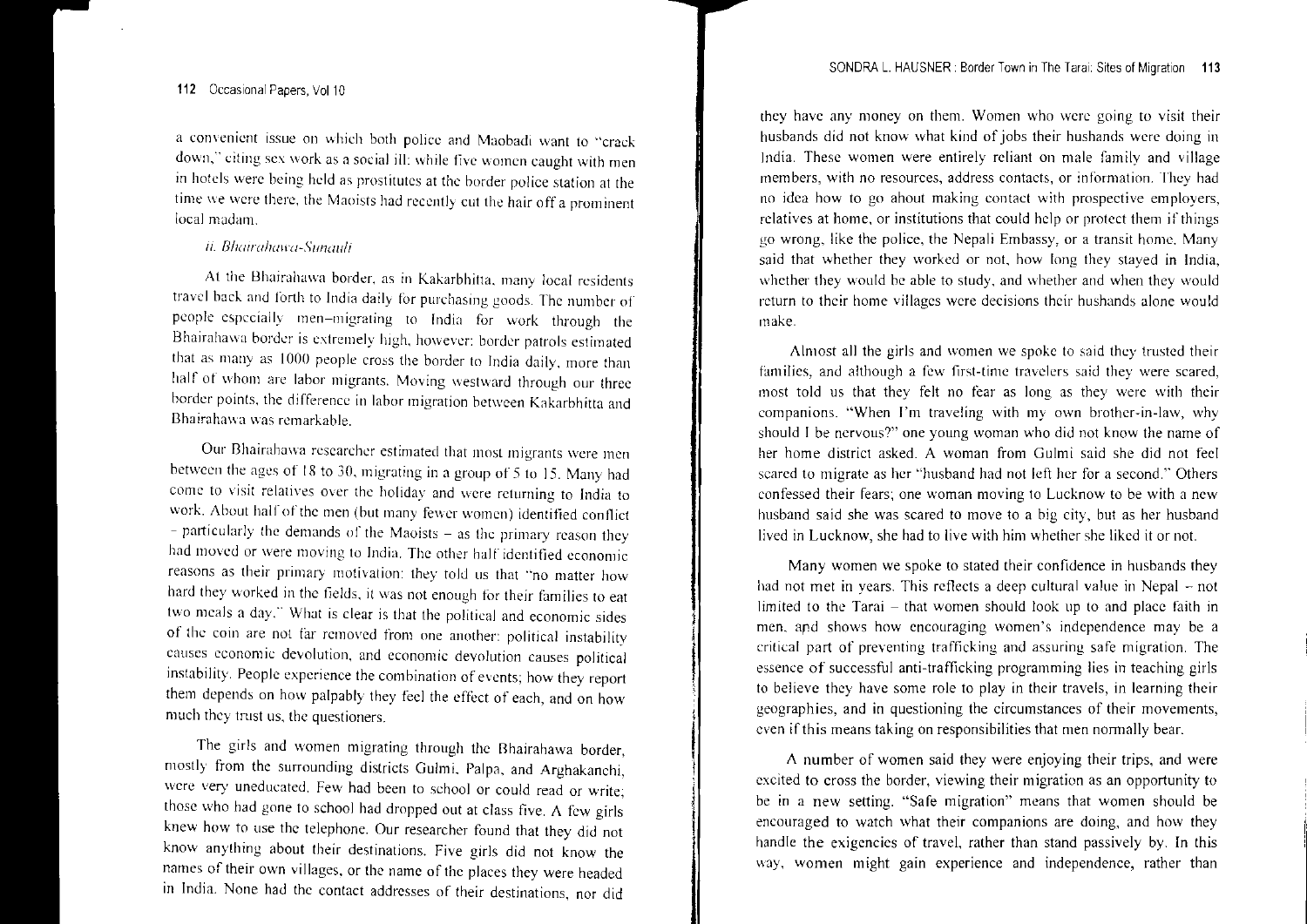**remain reliant. This is <sup>a</sup> matter of gaining confidence, in part, as well as experience, so that travel, short- or long-tenn migration, and labor can all fall more easily under women's O\vn purview.**

i*ii. Nepalganj – Rupediya* 

**The most heavily-plied border town of our research period was** undeniably Nepalganj. Upon arriving in Nepalganj, one member of my research team reported, "It looks like all of Nepal is emptying out of Nepalganj!" Bus station officials told us that they had added extra buses to accommodate the extra flow: 60 30-person buses - around 1800 people - were leaving from the governmen<sup>t</sup> bus station daily. (Recall that **our research period was just after the Tihar holidays, when numbers of** migrants were particularly high.) Even with post-holiday traffic, **however, this figure indicates an extremely high level of migration to** India through Nepalganj. As in Bhairahawa, <sup>a</sup> relatively small percentage **of migrants (our researcher estimated were \vomen and girls, almost all of whom were traveling with male family members to meet** their husbands or brothers. Conflict had clearly impacted many **infonnants" lives, but in most cases they did not identify violence as the main reason for migration, although many said the situation \vas** complicated and uncertain.<sup>6</sup> As in Kakarbhitta and Bhairahawa, labor **migration through this Tarai border point is <sup>a</sup> long-standing phenomenon; too few employment opportunities and too little land are** problems that preceded the conflict, and indeed gave rise to it. Almost everybody hoped they would be able to return to Nepal at some point in the future, and even appeared mournful at the thought of not being able to.

The population of Nepalganj itself has certainly increased in recent years, because of conflict. If migrants to India more often cited economic **reasons as their primary motivation for moving, migrants newly resettled** in Nepalganj more often cited the conflict itself (although these two **motivations should not be viewed as entirely separable entities). Women** migrants to Nepalganj told us quite explicitly that they had had to leave home because Maoists had demanded too much food and money. Families migrating to the city of Nepalganj are likely more wealthy, and from higher castes, than those crossing the border from Nepalganj into India for work, who largely come from very poor families (Hausner

2006); most told us they did not have enough cultivable land to feed the family for the year. More wealth means that <sup>a</sup> family is first, more heavily targeted by Maoists, but also more able to reestablish itself in <sup>a</sup> **new city, with the upfront economic investment that requires.**

Nepalganj has also been concentrated somewhat, as people from **outlying areas have moved surrounding districts were no longer** considered safe. A woman who had moved from Bardiya, <sup>a</sup> half-hour away, said that Maoists had not allowed her and her husband (who had **since migrated to Saudi Arabia, \vhich had increased Maoist demands for** money) to run their small *bhatti*, or liquor shop.<sup>7</sup> In Nepalganj, she said, **opportunities were higher. She herself had become <sup>a</sup> sex worker: "After all," she told us, "a bazaar is <sup>a</sup> bazaar. We can eam money here somehow." Quite <sup>a</sup> number** of recent **women migrants to Nepalganj were** family members of men who had migrated to the Arab States; some had **found work as prostitutes.**

As in other border cities, prostitution in Nepalganj is quite high – it **is a border town, an army base, and an increasingly populated urban center of refuge from the conflict-ridden western and far western regions** of the country. About half of the roughly ISO sex workers in the local **prostitutes' support organization were recent migrants. One sex worker complained to us, actually, that the increasing number of sex workers meant that local rates of services were going down - what used to cost** Rs. 500-1000 now cost a tenth of that sum, or Rs. 50-100. Nepalganj sex workers work out of small tea and liquor shops, as well as little *paan* **stalls, where they meet and solicit customers: many of whom are Indian** men crossing the border expressly to find Nepali women. Indeed, Indian **men seem to be willing to pay more for <sup>a</sup> Nepali woman, and were** therefore the preferred clients of the Nepalganj prostitutes we spoke to.

A number of sex workers we spoke with had been abandoned by husbands or had been widowed; others were married to men who didn't earn enough (rickshaw drivers, for example, who earned Rs. 80-J00 per day), and who might turn <sup>a</sup> blind eye to their wives' source of supplemental income. Many came from abusive family backgrounds. A small number of more educated women said they were sex workers because it was fun, <sup>a</sup> kind of entertainment. Most said they would never **encourage women to work in the profession; one woman said that when**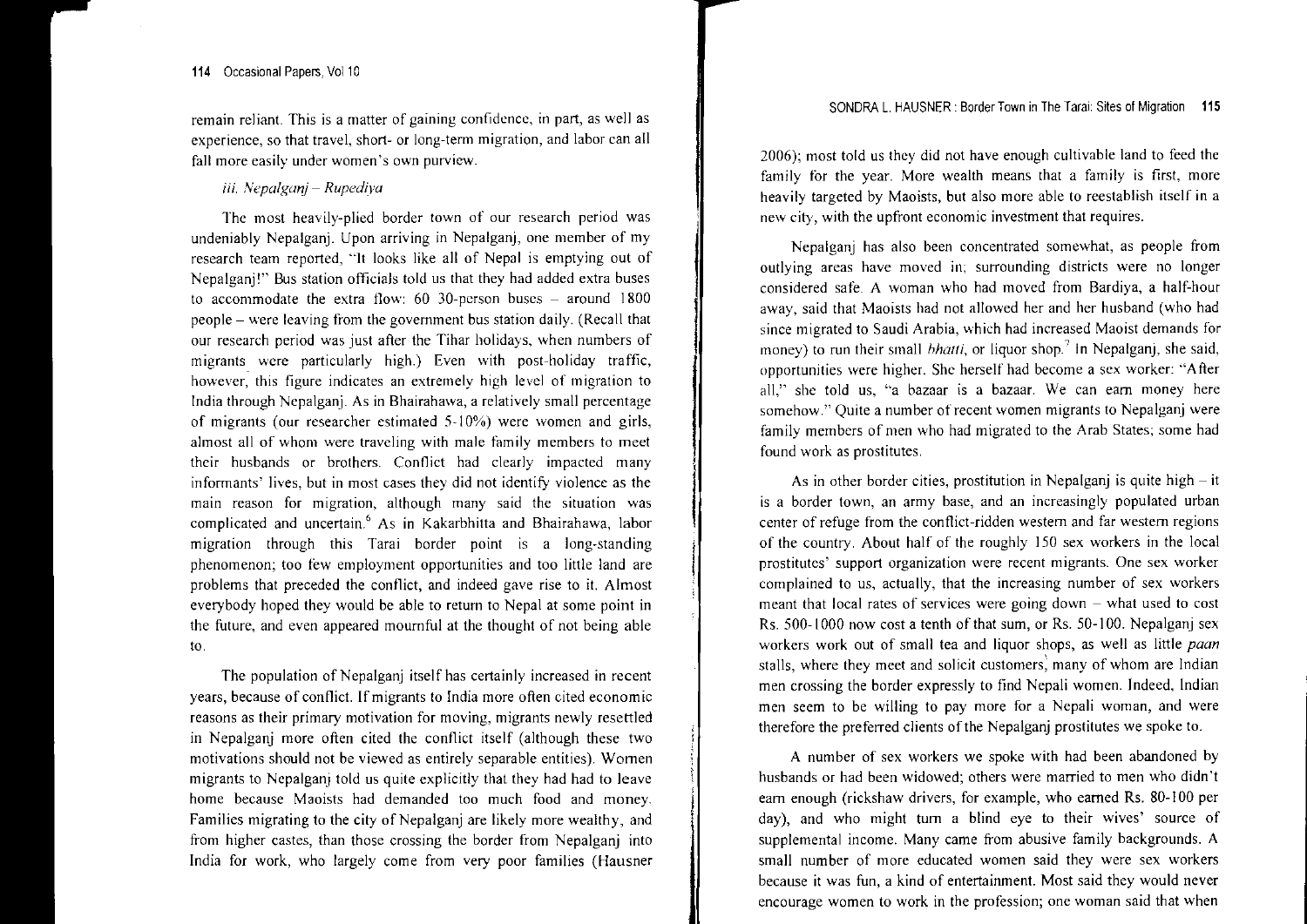she met new sex workers, she suggested they leave as quickly as possible. All the sex workers with whom we spoke were looking for alternative sources of income generation: most wanted to open <sup>a</sup> shop or start a small business.

Although there is <sup>a</sup> long history of prostitution in the area (including Badi women), police and other public offices have clamped down on prostitution in the last few years. Police had raided the major hotels and restaurants a few months before our research, and most hotels in the area had since refused to hire nc\v \vomen employees. Sex workers told us that the RNA and police \vcrc their main clients, however. as well as their main adversaries.8 Even though hotels \\"ould not publicly hire women employees in November 2004, <sup>a</sup> client could still bring <sup>a</sup> prostitute to his room. Not hiring women is a policy that clearly discriminates against \vomcn laborcrs because of assumptions that all women migrants are prostitutes: such <sup>a</sup> policy means, of course. that more women will become prostitutes, because there are fewer labor options. Ultimately, the refusal to hire women so as to avoid public scrutiny most severely affects women migrants, the very people such public scrutiny intends to protect.

### Policy and Programming: A Few Recommendations

In the rhetoric of the development industry, \vomen's experiences are largely cast in terms of the need for protection from sexual predators:9 protect girls from trafficking (even if it means prohibiting migration); save women from prostitution (even if it is engaged in voluntarily as a viable means of income), In this article, I too call for ways to ensure the safety of  $\cdot$  or to protect – migrating women and girls, but without, I hope, the patriarchal or patronizing mechanisms that assume that women are not in control of their own movement, or their own sexuality, Rather, I wish to insert these realities of women's lives -- moving with or without family members to find work; opting to migrate to <sup>a</sup> town where new economic opportunities might open up; choosing to become <sup>a</sup> sex worker n order to make enough money to live – into our view of Tarai border towns. Acknowledging these arenas of women's agency  $-$  and these aspects of life in the Tarai  $-$  is one way programmers and policy makers can help ensure women are socially protected, not in the sense of being

tightly restricted in their movements or behaviors, but rather in the sensoof being free from harassment and judgment on the basis of their sexuality.

## I, Establish education ccnters at borders: retrain border guards as safe migration educators, not interceptors

Women we spoke in regions all over Nepal – migrants and prostitutes, educated and uneducated -- hoped most fervently for  $\omega$ ducation for their daughters, arguing that the independence and knowledge brought about with higher levels of education is the best social protection possible. The poor levels of education among women and girls crossing the border mean that they are entirely dependent on and often unable to muster resources of any' kind should trouble arise. Improving national levels of education for girls and educating women and girls on the means and modes of migration specifically  $\cdot$  would mean that they would be more prepared for their journeys. and their destinations.

A number of organizations, most prominently Maiti Nepal, have trained women border guards to be on the lookout for cases of potential trafficking. This training and placement can be very useful to preventing but not quite in the way it is now operating. trafficking will not happen effectively at borders, because there is no way to know whether, in anv onc case, <sup>a</sup> patroller is effectively stopping <sup>a</sup> Irafficker or inhibiting a migrant woman's mobility. Stories of policemen and women taking bribes so as not to raid certain border town hotels (or not to stop certain people going through the border) are rampant. In Bhairahawa. onc policewoman \vas accused of sending girls to India for money herself. And in large par<sup>t</sup> because Maiti Nepal's advocacy efforts have been so successful, traffickers knov,' they must go through *"chor*  $b_{\alpha\beta}$   $\sim$  thief roads – when they are actually smuggling girls to India, As a Kakarbhitta customs officer told us. "Frankly speaking, there is a great deal of smuggling going on - both goods and people - but not through this route. They go through *"chor-batos"* - through the jungle or border villages. Now that the river is dry, they cross the border by walking through the riverbed."

Rather than act as investigators and police, border guards from women's organizations like Maiti Nepal. Saathi, and ABC Nepal should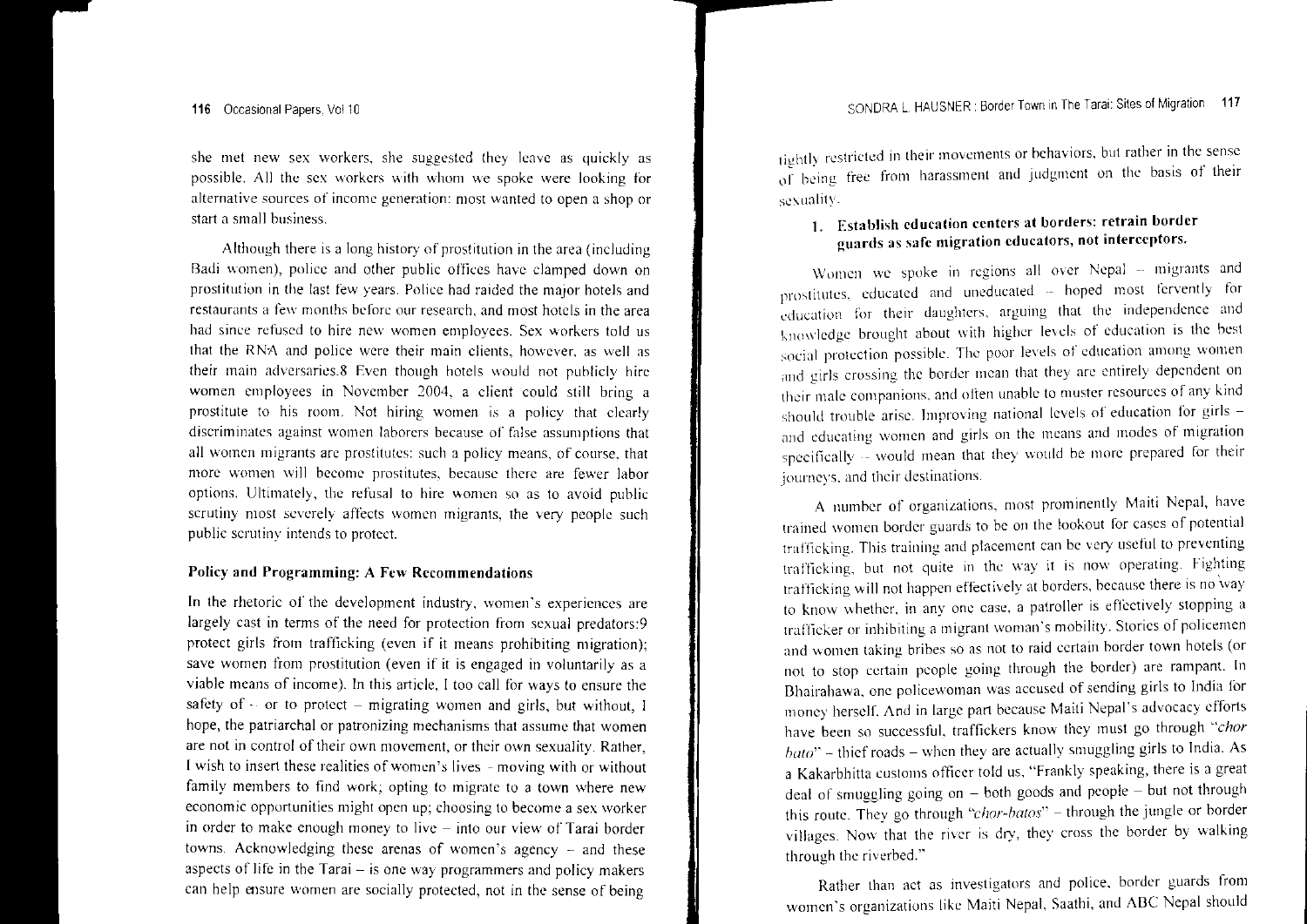118 Occasional Papers, ValID

act as educators and information brokers. Girls need to know how to check offers of potential employment or marriage, and become accustomed to the idea of acting independently. Education about how to migrate safely, such as how to keep records of contact addresses which can be shown to someone for help; the importance of having onc's own money; and learning about borders, travel routes, and names of places, could be very helpful. A Bardiya woman working in a Nepalganj hotel did not know how much her salary was, as her brother collected it for her. The importance of teaching girls how to control their own money  $\overline{\phantom{a}}$ and indeed that this might be <sup>a</sup> value at all- cannot be overstated.

Education materials forming the basis of <sup>a</sup> safe migration curriculum should be incorporated into girls' and \vomen's empowermen<sup>t</sup> efforts in both home villages and urban centers (SCN and S.A. 1996), as well as in border areas. As one long-tenn advocate of the issue told us, the best results come from programs that encourage girls to "check it out. An offer of marriage? Check it out. An offer of employment? Check it out. Who are these people? Where do they want to take you? By encouraging scrutiny, critical thinking, and independence, girls will feel more resourceful and empowered, and be better able to protect themselves.

### 2. Establish safe havens for migrating women and girls: suppor<sup>t</sup> transit homes in border towns and resource centers in destination cities.

### *A. Support transit homes*

Currently, transit homes havc been established to accommodate those girls intercepted at the border, who must wait for parents or guardians to pick them up and escort them home or to <sup>a</sup> legitimate destination. But large, well-run, and well-funded transit homes can accommodate many morc girls than are stopped at the border. In some cases – certainly the Kakarbhitta transit homes – local communities have aken over the homes for a much better purpose: places of refuge for runaway girls, usually from domestic violence from either husbands or parents-in-law. None of the three girls at the Kakarbhitta transit home, for example, had been formally intercepted, and none had been engaged in prostitution.

These transit homes are clearly useful. but they would he more useful still if they publicly acknowledged that their primary purpose was to serve as <sup>a</sup> refuge for women who need or want to leave their domestlc situations. Awareness about the broad uses of a transit home would also help the girls who live there, who said no one came to visit them, perhaps out of a stigma that all the girls and women affiliated with Maltl Nepal were prostitutes or had H[V or AIDS. The communal suppor<sup>t</sup> available in transit homes, especially with <sup>a</sup> well-trained and dedicated statf, IS an important way to ensure productive counseling, rehabilitation, and reintegration efforts of all kinds; these are successes that should be built upon.

E. *Estahlish migrant resource centers*

A number of informants told us that we[l-established and wellblicized "contact points" in Indian cities could be very useful for migrating women, and a transit home writ *large* in an urban center might well serve this purpose. One programming suggestion that has not yet been acted upon but which holds grea<sup>t</sup> promise is the establishment of Migrant Resource Centers, which could provide legal, educational, and refuge facilities for migrants from all areas in major urban cities. These nters, with phones and message boards, could serve as the "contact for both families wanting assurance of <sup>a</sup> migration and possible employers - desired by so many migrants with whom we spoke. $^{10}$ 

From <sup>a</sup> donor perspective, <sup>a</sup> migrant resource center is very efficient, as migrants from all countries and in all circumstances can be catered to under <sup>a</sup> single administrative structure. Women from many different areas of the subcontinent working in neighboring brothel areas would also be able to convey information to one another about how to get assistance that is not limited to women from a particular country. An ideal model might be transit homes in subSidiary cities and resource centers in large cities, although they would in the end perhaps serve very similar roles.

### 3. Ensure protective mechanisms for prostitutes, encourage viable alternative income generation possibilities.

Mechanisms to protect prostitutes rather than penalize them would be quickly felt. Those NGOs that provide vocational training and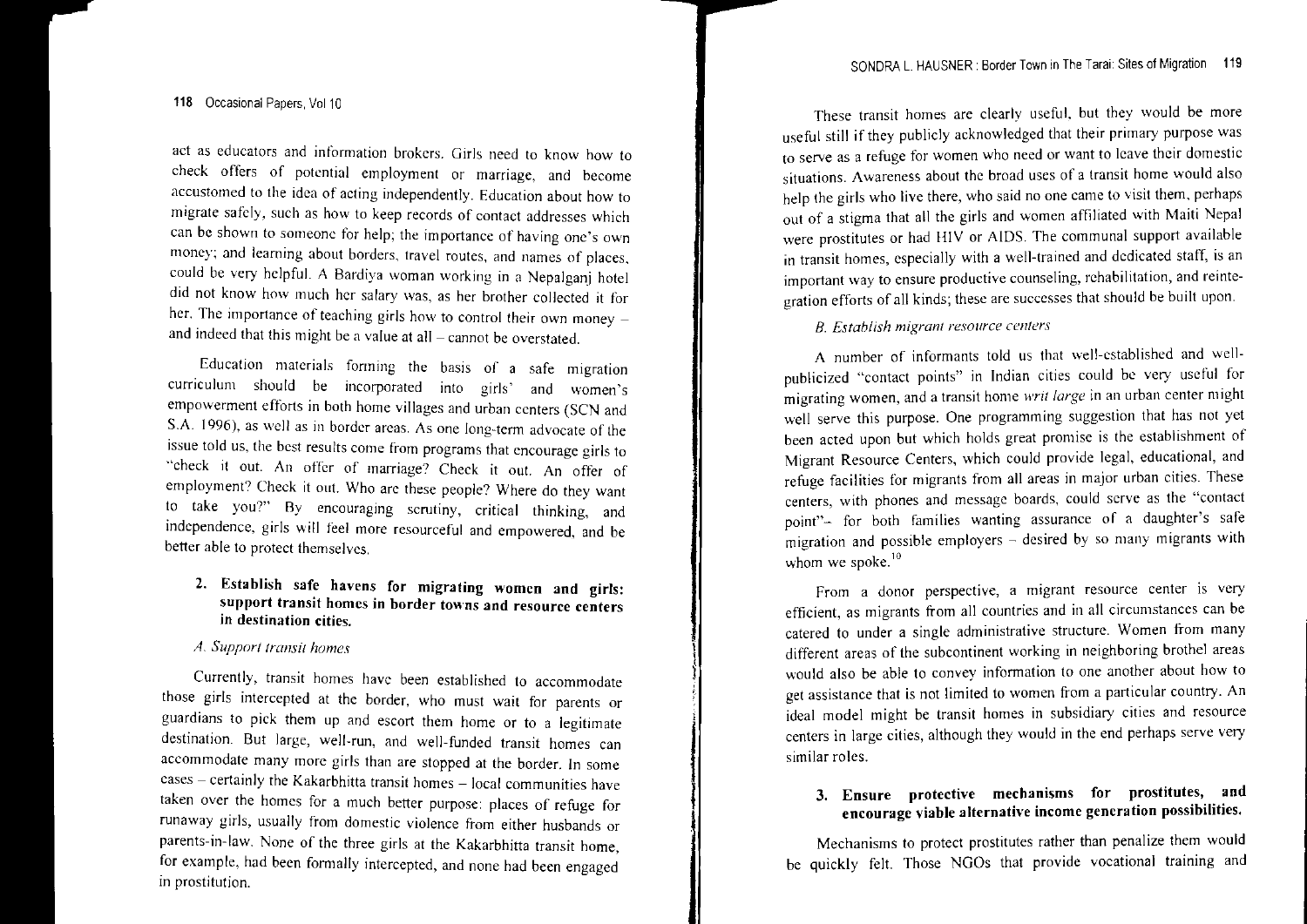rehabilitation are greatly appreciated: the local support organization for sex workers in Nepalganj, for example, supported in part by GWP (General Welfare Prathisthan) appeared to be a model network, providing condoms, a drop-in center, and a phone center.  $\Lambda$  center that provides such services is <sup>a</sup> prototype that might be built upon for women migrants more generally. In Bhairahawa, too, local sex workers were very supportive of one another.

Although there is much debate on this point, legalizing prostitution would probably be the most protective mechanism for prostitutes: aboveground unions might be the best way to make sure labor conditions are sound, for example: women who arc abused by clients could take proper legal redress; and sex workers might be relatively free from the harassment of police. Police can be <sup>a</sup> big problem for prostitutes. Some donors havc insisted that male policcmen undergo <sup>a</sup> course in gendersensitivity training: whether or not this is acted upon, police should be roundly' penalized for harassing sex workers. Police policies and procedures should be explicit about the penalties of mistreating prostitutes, and all policemen should be held strictly' accountable to these.

In areas \vhere they' did not already exist. <sup>a</sup> number or women suggested establishing collective welfare funds as <sup>a</sup> critical par<sup>t</sup> of building solid community support among sex workers. NGOs providing alternative jobs - beyond sewing or knitting, which are not viable means of income and \\'hich perpetuate rather than challenge gender stereotypes should be supported, as many girls and women said they yearned for economic options. Ideally, loans could be provided as seed money in order that women could start small businesses. A long-time advocate in this area said women could easily be encouraged to work in business, as they already have advanced skills as negotiators and in managing transactions. They can hold their own, and even talk back to clients if need be; with years of experience, they can negotiate with customers as equals. Women themselves suggested opening *paan pasals* or small grocery shops; small-scale factories for chocolate, candles, or soap; or communication centers.

Finally, the women we spoke with explicitly requested that NGOs offer training or awareness programs for civil society  $-$  the police, the press, and perhaps bar owners too  $-$  in order to mitigate the negative  $r$  reputation and reduce the exploitation and harassment of girls and women working in the sector. Many women hoped that the impressions of women who worked as dancers, waitresses, and/or sex workers could be changed in par<sup>t</sup> so that they might marry or remarry, In order to counter negative social experiences, women also requested rehabilitation centers, for those that have become reliant on alcohol, and perhaps most importantly, counseling facilities, especially for those women who have suffered exploitation and abuse,

In a region of transience, we see how those who might otherwise slip through the cracks can sometimes find unexpected stability, in domains not usually considered socially acceptable. As \ve advocate for equal consideration of the disparate regions of Nepal, let us not allow gender disparities to go unnoticed, or impose puritanical social assumptions on women who have defied them, Indeed, only by changing predominant views about women's roles in society can we hope for a just and equitable Nepal,

### ENDNOTES

1i

|<br>|<br>|

j<br>Jan Personal Park Pro

I

|<br>|<br>|

- I. This puper \Vas presented at the Social Seience Balm Conference "Tarai: Contexts and Possibilities" in Kathmandu in March 2005. It is printed here with their kind permission. A Nepali language volume of the conference presentations, including this paper, was published by Social Science Baha in 2006 (V.S. 2063).
- 2.. Men migrating to the Gulf often fly directly from Kathmandu, rather than crossing by land to India first. Because of strict laws regulating women's migration to the Gulf (now finally being contested in 2006), women who intend to move to the Gulf states almost always migrate to India first. often through land borders,
- 3. Sce Vlatchlist on Children and Armed Conflict (2005) for an account of forced recruitment by Maoist cadres.
- 4. The research for this paper was conducted under the auspices of the Save the Children-USA Himalayan Field Office, Kathmandu, by <sup>a</sup> team of eight for <sup>a</sup> project on the Safe Migration of Women and Girls, in partnership \\'ith Maiti Nepal,
- 5. We were also told that <sup>a</sup> sizeable wave of settlers came into Kakarbhitta from Burma in the 60s, under King Mahendra's rule.